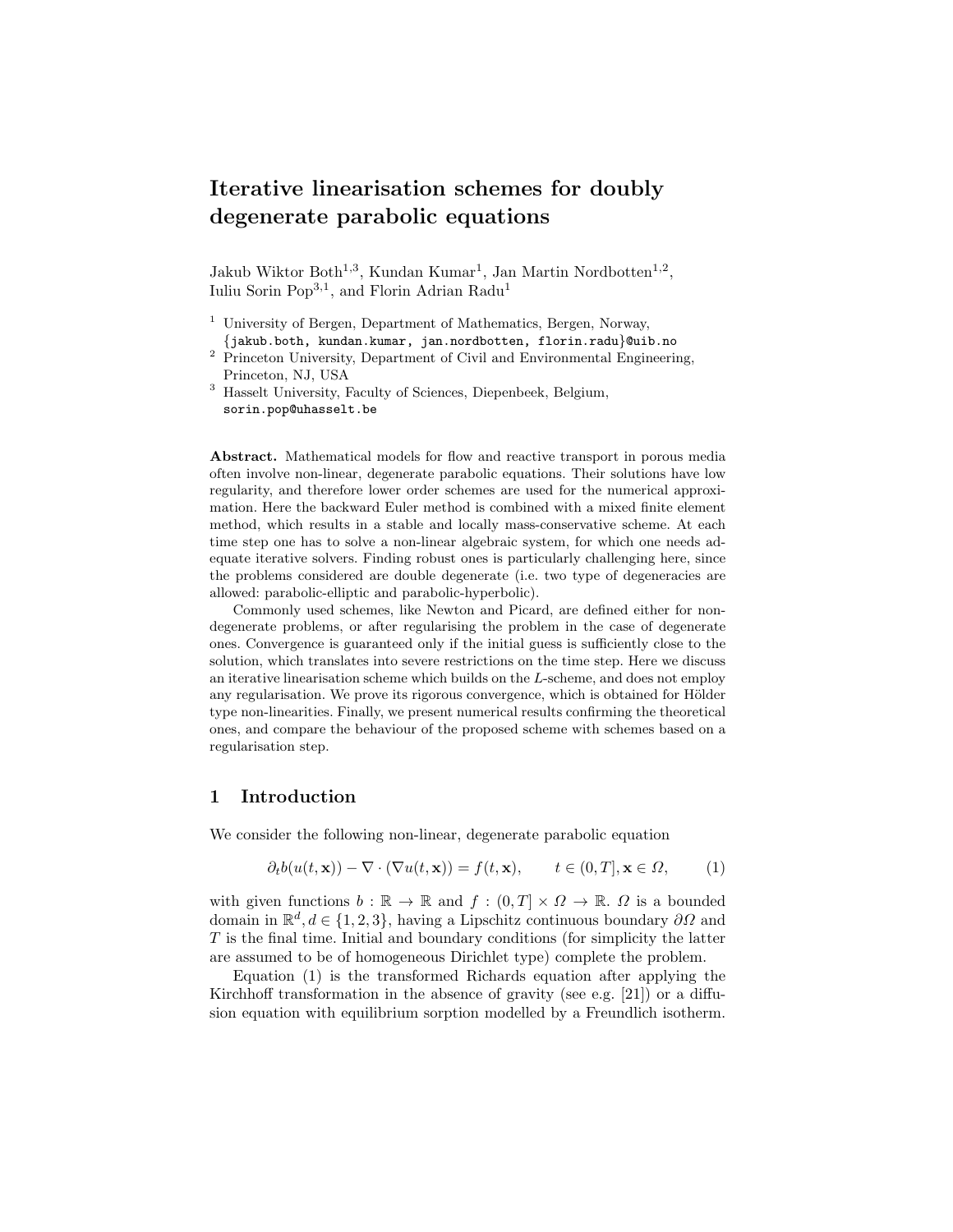Solving (1) is of interest for many applications of societal relevance, like environmental pollution,  $CO<sub>2</sub>$  storage or geothermal energy extraction.

A particular feature of (1) is that the problem may become degenerate, namely change its type from parabolic into elliptic or hyperbolic. One consequence of this is that the solutions typically lack regularity. Here we assume that  $b(\cdot)$  is monotone increasing and Hölder continuous, which means that two types of degeneracy are allowed in (1). The first is when the derivative of  $b(\cdot)$  vanishes (fast diffusion) and the second when it blows up (slow diffusion). In particular, here the vanishing of  $b'(\cdot)$  may occur on intervals.

Since solutions to degenerate parabolic equations have low regularity (see [1]), low order discretisation methods are well suited for the numerical approximation of the solution. Here we combine the backward Euler (BE) method for the time discretisation with the mixed finite element method (MFEM). For the rigorous convergence analysis of the method we refer to [21] and the references therein. The resulting is a scheme that is both stable and locally mass-conservative.

In this paper we discuss iterative solvers for the non-linear algebraic systems arising at each time step after the complete discretisation of (1). Observe that although referring specifically to the MFEM approach, the non-linear solvers presented here can be also applied to other spatial discretisations, like finite volumes, conforming or discontinuous Galerkin finite elements.

The literature on non-linear solvers for (1) is very extensive, but covers in particular non-degenerate problems, or the case when  $b(\cdot)$  is Lipschitz continuous. We refer to  $[4,18]$  for Newton's scheme, and to  $[6]$  for the modified Picard scheme. A combination of both is discussed in [12,17]. Also, the Jäger-Kačur scheme was introduced in  $[11]$ . We refer to  $[20]$  for the analysis of the Newton, modified Picard and the Jäger-Kačur schemes for BE/MFEM discretisations. Recently, in [5] the capillary pressure and the saturation are expressed both in terms of a new variable, by respecting the original saturation-capillary pressure dependency. If the new variable is properly chosen, the Richards equation receives a character that is more suited for Newton's scheme, in the sense that all non-linearities are Lipschitz continuous. We refer to [10] for a review detailing on such aspects.

The scheme analysed here builds on the L-scheme, a robust fixed point scheme, which does not involve the computations of any derivatives or a regularisation step. The convergence, proved rigorously in [19,25,27], holds in the  $H<sup>1</sup>$  norm and regardless of the initial guess, but is linear. To improve this convergence, a combination between the L− and Newton schemes was discussed recently in [13]. By performing first a number of L-scheme iterations, one obtains an approximation that is close enough to the solution. After a switch to the Newton iterations, the convergence becomes quadratic.

Compared to the literature cited above, here we adopt a more challenging setting:  $b(\cdot)$  is only Hölder continuous and not necessarily strictly increasing. Whenever  $b'(\cdot)$  is unbounded, neither Newton nor Picard schemes can be applied directly. The common way to overcome this is to regularise  $b(\cdot)$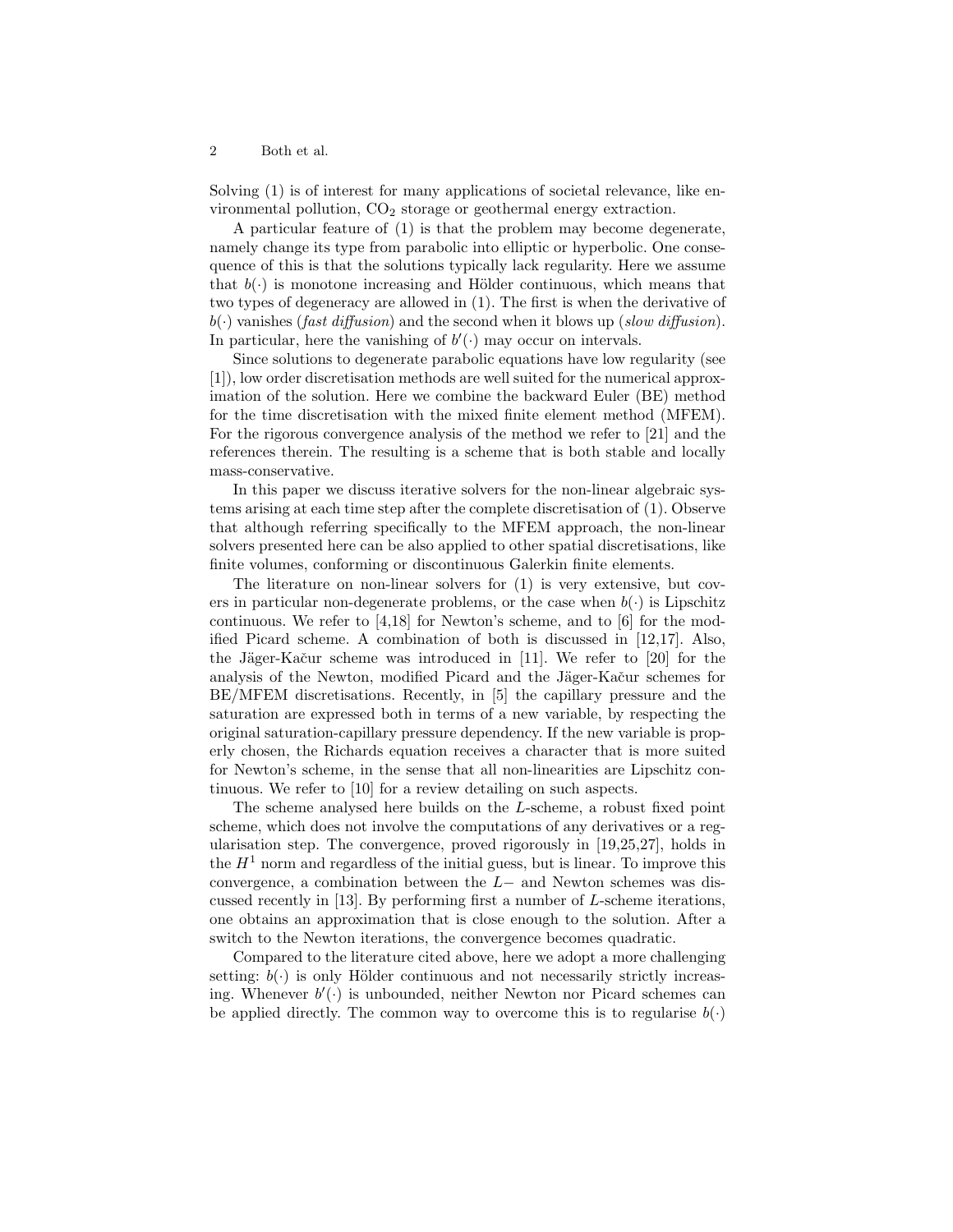(see [14]), e.g. to approximate it by a Lipschitz continuous function  $b_{\varepsilon}(\cdot)$ . Nevertheless, a regularisation will also imply a perturbation of the solution, which affects the accuracy of the method. Here, we propose an L-scheme for the degenerate equation  $(1)$ , which is adapted to the Hölder continuous non-linearity. The linear convergence of the scheme is proved rigorously, and its performance is compared with the ones of the standard L- and Newton schemes, applied for the regularised problems.

The paper is organised as follows. In the next section the fully discrete variational approximation of (1) is given and the assumptions are stated. Section 3 discusses different iterative schemes. First the modified L-scheme together with the convergence proof are given. Then the approach based on regularisation is discussed, with particular emphasis on the Newton scheme. Finally, in Section 5 a comprehensive comparison between the L-schemes and the Newton scheme are presented. The paper is concluded with final remarks.

### 2 The fully discrete approximation

Throughout this paper we will use common notations in the functional analysis. By  $L^p(\Omega)$  we mean the p-integrable functions with the norm  $||f||_p :=$  $\big(\int_{\Omega} f(\mathbf{x}) d\mathbf{x}\big)^{1/p}$ , whereas  $H(\text{div}; \Omega) := \{ \mathbf{f} \in (L^2(\Omega))^d | \nabla \cdot \mathbf{f} \in L^2(\Omega) \}.$  Fur-( $J_{\Omega}$ ) ( $\lambda$ )  $\alpha$ ), whereas  $H(\text{div}, \beta) := \{1 \in (E^{(32)}) \mid \text{v} \cdot 1 \in E^{(32)}\}$ . Further, we denote by  $\langle \cdot, \cdot \rangle$  the inner product on  $L^2(\Omega)$  and by  $\sigma(\Omega)$  the volume of  $\Omega$ . Similarly, by  $H^1(\Omega)$  we mean the  $L^2(\Omega)$  functions having the first order weak derivatives in  $L^2$ .

To define the discretisation we let  $\mathcal{T}_h$  be a regular decomposition of the domain  $\Omega$  (h is the mesh size) and  $0 = t_0 < t_1 < ... < t_N = T$ ,  $N \in \mathbb{N}$ , is a partition of the time interval [0, T] with constant time step size  $\tau = t_{k+1}-t_k$ ,  $k \geq 0$ . The lowest-order Raviart-Thomas elements (see e.g. [2]) are used for the discretisation in space. The spaces  $W_h \times V_h \subset L^2(\Omega) \times H(\text{div}; \Omega)$  are defined as

 $W_h := \{ p \in L^2(\Omega) | p_{|T}(\mathbf{x}) = p_T \in \mathbb{R} \text{ for all } T \in \mathcal{T}_h \},\$  $V_h := \{ \mathbf{q} \in H(\text{div};\Omega) | \mathbf{q}_{|T}(\mathbf{x}) = \mathbf{a_T} + b_T \mathbf{x}, \mathbf{a_T} \in \mathbb{R}^d, b_T \in \mathbb{R} \text{ for all } T \in \mathcal{T}_h \}.$ 

The lemma below (see [9]) will be used in the proof of Theorem 4.

**Lemma 1.** There exists a constant  $C_{\Omega} > 0$  not depending on the mesh size h, such that given an arbitrary  $w_h \in W_h$  there exists  $\mathbf{v}_h \in V_h$ , satisfying  $\nabla \cdot \mathbf{v}_h = w_h$  and  $\|\mathbf{v}_h\| \leq C_\Omega \|w_h\|.$ 

As mentioned, (1) is completed with homogeneous Dirichlet boundary conditions, and with the initial condition  $u(0, \mathbf{x}) := u_0(\mathbf{x})$ , with  $u_0 \in L^2(\Omega)$ . Furthermore, the source term is  $f \in L^2(\Omega)$ . We make the following assumptions on  $b(\cdot)$ .

(A1) The function  $b : \mathbb{R} \to \mathbb{R}$ , with  $b(0) = 0$ , is non-decreasing and Hölder continuous: there exist  $L_b > 0$  and  $\alpha \in (0, 1]$  such that

$$
|b(x) - b(y)| \le L_b |x - y|^{\alpha} \quad \text{for all} \quad x, y \in \mathbb{R}.
$$
 (2)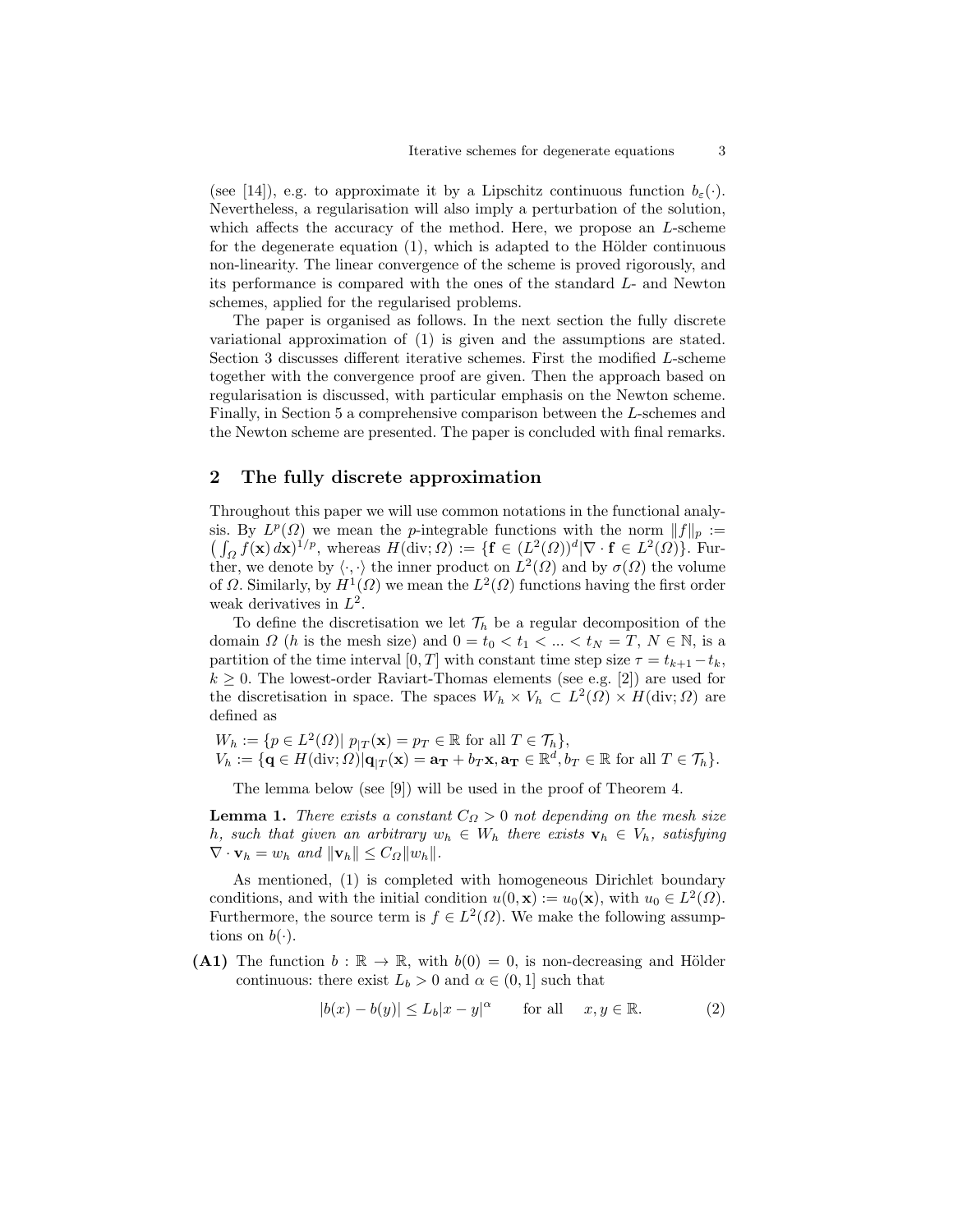Remark 2. The case  $\alpha = 1$  corresponds to a Lipschitz continuous  $b(\cdot)$ , a case which is relatively well-understood [4,11–13,18–20,25,27]. The case  $\alpha \in (0,1)$ is encountered for the Richards equation under physically relevant parametrisations (the van Genuchten curves [15], see Remark 1.1 in [21]). Also, if Freundlich rates are used for modelling reactive transport, one has  $b(u)$  =  $u + \phi(u)$ , with  $\phi$  increasing but non-Lipschitz. Then there exists an  $m \in \mathbb{R}$ such that  $b' \geq m > 0$ , which simplifies the analysis of the iterative schemes.

*Remark 3.* Non-linear convection  $q(\cdot)$  can be added, however, if being Lipschitz continuous. The numerical schemes can be then easily modified to include such changes: one can deal with such non-linearities by using either the outcome at the last iteration, or by including this term in the Newton iteration, depending on the method used. For the ease of presentation, such cases are not considered here.

In view of the lacking regularity, the solutions to (1) are weak. We refer to [1,16] for existence and uniqueness results. Also, the equivalence between the conforming and mixed formulation, for both time continuous and time discrete problems, is being discussed in [21] (see also [22] for the case of a two-phase flow model). Such results provide the existence and uniqueness of a solution for the mixed formulation, and can be used for obtaining the rigorous convergence of the discretisation. Finally, for each time step, the backward Euler-MFEM discretisation of (1) reduces to a non-linear, fully discrete variational problem  $(n \geq 1)$ .

## Problem  $P_h^n$  (The non-linear fully discrete problem).

Let  $u_h^{n-1} \in W_h$  be given. Find  $u_h^n \in W_h$  and  $\mathbf{q}_h^n \in V_h$  such that for any  $w_h \in W_h$  and  $\mathbf{v}_h \in V_h$  there holds

$$
\langle b(u_h^n) - b(u_h^{n-1}), w_h \rangle + \tau \langle \nabla \cdot \mathbf{q}_h^n, w_h \rangle = \tau \langle f, w_h \rangle, \tag{3}
$$

$$
\langle \mathbf{q}_h^n, \mathbf{v}_h \rangle - \langle u_h^n, \nabla \cdot \mathbf{v}_h \rangle = 0. \tag{4}
$$

Clearly, for  $n = 1$ ,  $u_h^0$  can be taken as the  $L^2$ -projection of the initial condition  $u_0$  onto  $W_h$  (see also [21]).

Here we assume that a solution to Problem  $P_h^n$  exists and is unique. For  $\alpha = 1$ , i.e. when b is Lipschitz continuous, Theorem 4 below guarantees that the iterative scheme  $(5)-(6)$  is  $H^1$ -contractive. This immediately provides the existence of a solution. For  $\alpha \in (0,1)$ , the existence can be proved by using Brouwer's fixed point theorem (see e.g. Lemma 1.4, p. 140 in [26]). We refer to [3,7,8,23] for similar results in the context of two-phase porous media flow models. Finally, since  $b$  is monotone, uniqueness can be proved by comparison.

The main challenge in solving the non-linear Problem  $P_h^n$  is to construct a linearisation scheme that is converging also for the case when  $b(\cdot)$ is only Hölder continuous, implying that  $b'(\cdot)$  may become unbounded. The scheme is discussed in the section below. Typically, iterative approaches like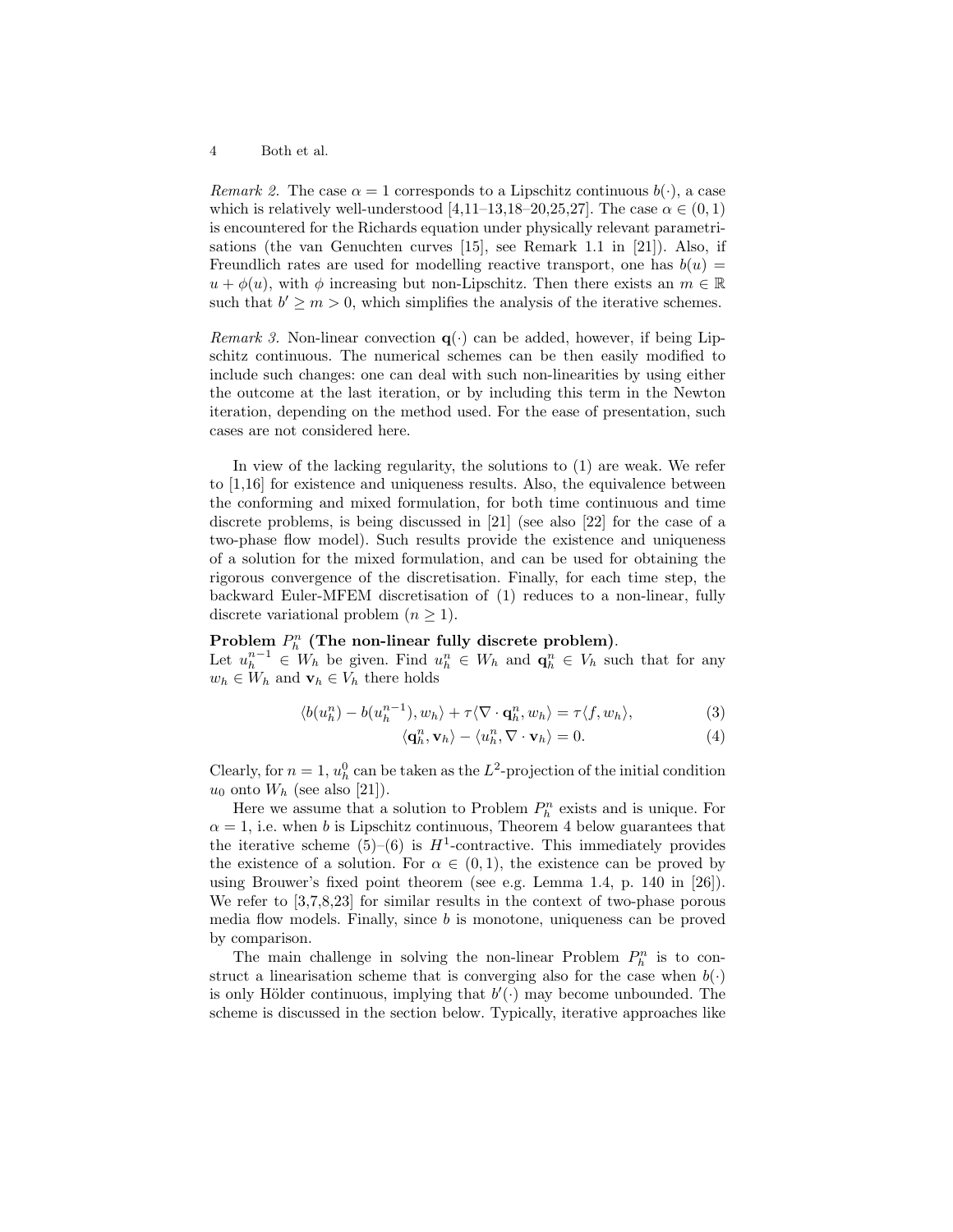the Newton, (modified) Picard, or the L-schemes are applied to the regularised problem, with a Lipschitz continuous approximation  $b_{\varepsilon}$  replacing b (see [4,6,13,18,19,24,25]). This will be detailed in Section 4.

#### 3 A robust iterative scheme

Below we define a robust iterative scheme for  $(3)-(4)$ , which does not involve regularisation, or computing any derivatives. We let the time step  $n \geq 1$ be fixed and assume  $u_h^{n-1} \in W_h$  be given. Also, let  $L = \frac{1}{\delta}$ , where  $\delta > 0$ is a small parameter that will be chosen later to guarantee that the error decreases below a prescribed threshold. With  $i \in \mathbb{N}$ ,  $i > 0$  being the iteration index, the iteration step is introduced through

## Problem  $P_h^{n,i}$  (The L-scheme).

Let  $u_h^{n,i-1} \in W_h$  be given. Find  $(u_h^{n,i}, \mathbf{q}_h^{n,i}) \in W_h \times V_h$  s.t. for all  $w_h \in W_h$ and  $\mathbf{v}_h \in V_h$  one has

$$
\langle L(u_h^{n,i} - u_h^{n,i-1}) + b(u_h^{n,i-1}), w_h \rangle + \tau \langle \nabla \cdot \mathbf{q}_h^{n,i}, w_h \rangle = \langle b(u_h^{n-1}) + \tau f, w_h \rangle \langle 5 \rangle
$$
  

$$
\langle \mathbf{q}_h^{n,i}, \mathbf{v}_h \rangle - \langle u_h^{n,i}, \nabla \cdot \mathbf{v}_h \rangle = 0.
$$
 (6)

As will be seen below, the convergence is obtained without imposing restrictions on the initial guess  $u_h^{n,0} \in W_h$ , but a natural choice is  $u_h^{n-1}$ .

As for Problem  $P_h^n$ , the uniqueness of a solution for Problem  $P_h^{n,i}$  follows by standard techniques. Specifically, assuming that Problem  $P_h^{n,i}$  has two solution pairs  $(u_{h,k}^{n,i}, \mathbf{q}_{h,k}^{n,i}) \in W_h \times V_h$   $(k = 1, 2)$  and with  $(du_h, \mathbf{dq}_h)$  denoting their difference it holds

$$
L\langle du_h, w_h \rangle + \tau \langle \nabla \cdot \mathbf{dq}_h, w_h \rangle = 0,
$$
  

$$
\langle \mathbf{q}_h, \mathbf{v}_h \rangle - \langle du_h, \nabla \cdot \mathbf{v}_h \rangle = 0,
$$

for all  $w_h \in W_h$  and  $\mathbf{v}_h \in V_h$ . Taking in the above  $w_h = du_h$ , respectively  $\mathbf{v}_h = \tau \mathbf{du}_h$ , and adding the resulting equations gives

$$
L||du_h||^2 + \tau ||\mathbf{q}_h||^2 = 0,
$$
\n(7)

which immediately implies uniqueness. Moreover, since Problem  $P_h^{n,i}$  is linear and finite dimensional, uniqueness also implies the existence of a solution.

To show the convergence of the scheme we define the errors

$$
e_u^{n,i} = u_h^{n,i} - u_h^n, \quad \text{and} \quad e_\mathbf{q}^{n,i} = \mathbf{q}_h^{n,i} - \mathbf{q}_h^n,
$$

where  $(u_h^n, \mathbf{q}_h^n)$  is the solution pair of Problem  $P_h^n$ . We use in the next the elementary (in)equalities, holding for any  $c, d \geq 0$  and  $p, q > 1$  s.t.  $\frac{1}{p} + \frac{1}{q} = 1$ 

$$
c(c-d) = \frac{1}{2} (c^2 - d^2 + (c-d)^2)
$$
, and  $cd \leq \frac{c^p}{p} + \frac{d^q}{q}$ . (8)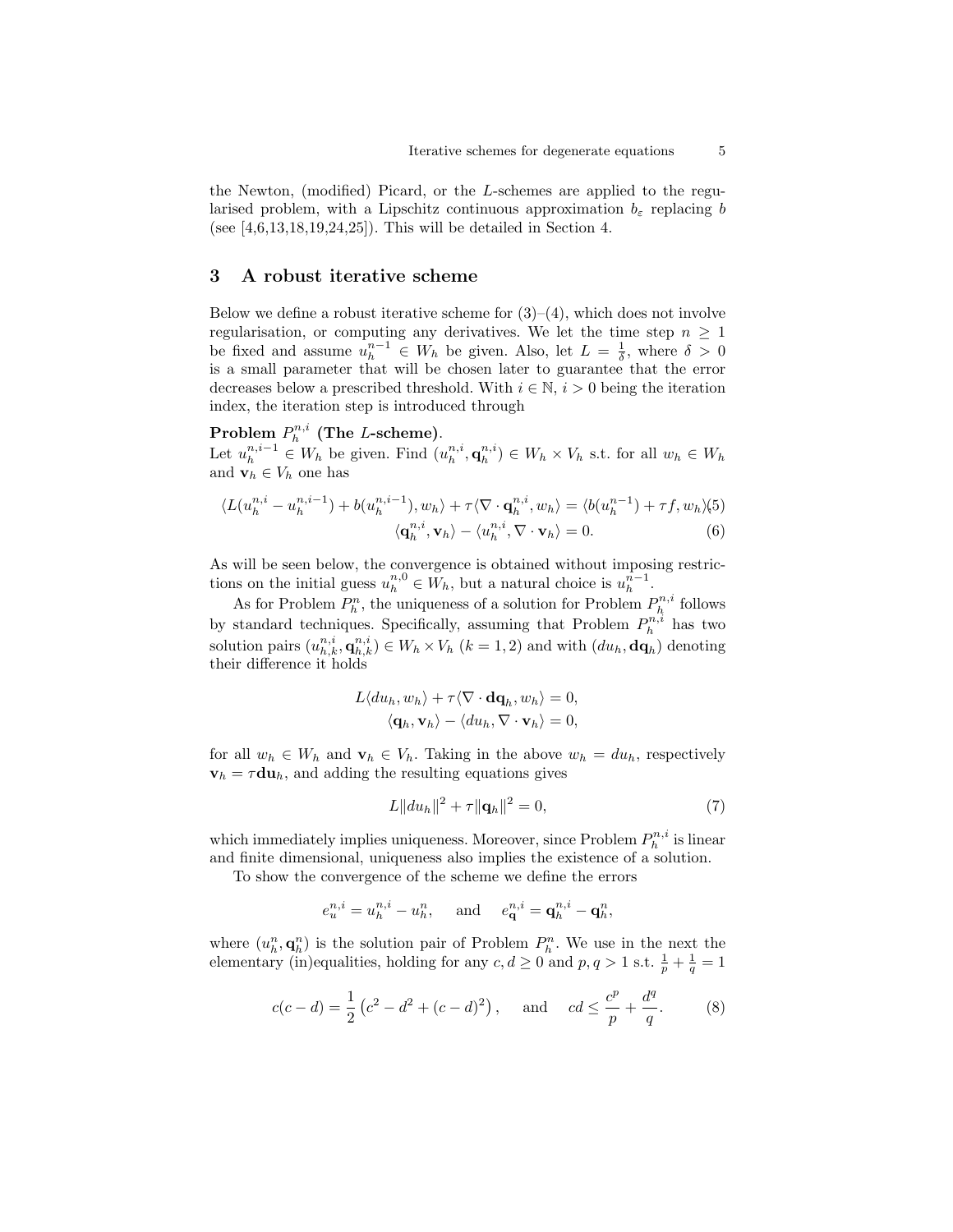With fixed  $\delta > 0$  and  $n \in \mathbb{N}$ ,  $n \geq 1$ , let  $L = \frac{1}{s}$  $\frac{1}{\delta}$  and assume  $u_h^{n-1} \in W_h$ known. The main result supporting the convergence is

**Theorem 4.** Assuming (A1) and  $\alpha \in (0,1)$ , let  $i \in \mathbb{N}$ ,  $i \ge 1$  and  $u_h^{n,i-1} \in$  $W_h$  be given. If  $(u_h^n, \mathbf{q}_h^n)$  and  $(u_h^{n,i}, \mathbf{q}_h^{n,i})$  are the solutions of Problems  $P_h^n$  and  $P_h^{n,i}$  respectively, there holds

$$
||e_{u}^{n,i}||^{2} + \tau \delta R(\delta, \tau)||e_{\mathbf{q}}^{n,i}||^{2} \leq R(\delta, \tau)||e_{u}^{n,i-1}||^{2} + 2C(\alpha)R(\delta, \tau)\delta^{\frac{2}{1-\alpha}}.\tag{9}
$$

Here  $R(\delta, \tau) = \left(1 + \frac{\tau \delta}{\sigma^2}\right)$  $C^2_\Omega$  $\bigcap ^{-1}$ ,  $C_{\Omega}$  being the constant in Lemma 1, and  $C(\alpha) =$  $(1-\alpha)$  $\frac{(-\alpha)}{2} (L_b(2\alpha)^{\alpha})^{\frac{2}{1-\alpha}} (1+\alpha)^{-\frac{1+\alpha}{1-\alpha}} \sigma(\Omega).$ 

Proof. Subtracting (3) and (4) from (5), respectively (6), one gets for all  $w_h \in W_h$  and  $\mathbf{v}_h \in V_h$ 

$$
\langle L(e_{u}^{n,i} - e_{u}^{n,i-1}) + b(u_{h}^{n,i-1}) - b(u_{h}^{n}), w_{h} \rangle + \tau \langle \nabla \cdot e_{\mathbf{q}}^{n,i}, w_{h} \rangle = 0, \quad (10)
$$

$$
\langle e_{\mathbf{q}}^{n,i}, \mathbf{v}_h \rangle - \langle e_u^{n,i}, \nabla \cdot \mathbf{v}_h \rangle = 0. \quad (11)
$$

By taking  $w_h = e_u^{n,i} \in W_h$ , respectively  $\mathbf{v}_h = \tau e_{\mathbf{q}}^{n,i} \in V_h$ , adding the resulting equations and after some algebraic calculations one gets

$$
\frac{L}{2} \left( \|e_u^{n,i}\|^2 + \|e_u^{n,i} - e_u^{n,i-1}\|^2 \right) + \langle b(u_h^{n,i-1}) - b(u_h^n), e_u^{n,i-1} \rangle + \tau \|e_\mathbf{q}^{n,i}\|^2
$$
\n
$$
= \frac{L}{2} \|e_u^{n,i-1}\|^2 - \langle b(u_h^{n,i-1}) - b(u_h^n), e_u^{n,i} - e_u^{n,i-1} \rangle. \tag{12}
$$

By (A1), it holds

$$
\langle b(u_h^{n,i-1}) - b(u_h^n), e_u^{n,i-1} \rangle \ge L_b^{-\frac{1}{\alpha}} \|b(u_h^{n,i-1}) - b(u_h^n)\|_{\frac{1+\alpha}{\alpha}}^{\frac{1+\alpha}{\alpha}}.
$$
 (13)

Using now the inequality in (8) with  $p = \frac{1+\alpha}{\alpha}$ ,  $q = 1+\alpha$ ,  $c = \frac{|b(u_n^{n,i-1})-b(u_n^n)|}{\frac{1}{1+\alpha} \left(\frac{\alpha}{\alpha}\right) \left(\frac{\alpha}{\alpha}\right)}$  $L_b^{\frac{1}{1+\alpha}}(\frac{2\alpha}{1+\alpha})^{\frac{\alpha}{1+\alpha}}$ and  $d = L_{{b}}^{\frac{1}{1+\alpha}}(\frac{2\alpha}{1+\alpha})^{\frac{\alpha}{1+\alpha}}|e_{u}^{n,i}-e_{u}^{n,i-1}|$  one gets

$$
|\langle b(u_h^{n,i-1}) - b(u_h^n), e_u^{n,i} - e_u^{n,i-1}\rangle|
$$
  
\n
$$
\leq \frac{1}{2L_b^{\frac{1}{\alpha}}} \|b(u_h^{n,i-1}) - b(u_h^n)\|_{\frac{1+\alpha}{\alpha}}^{\frac{1+\alpha}{\alpha}} + \frac{(2\alpha)^{\alpha}L_b}{(\alpha+1)^{(\alpha+1)}} \|e_u^{n,i} - e_u^{n,i-1}\|_{1+\alpha}^{1+\alpha}.
$$
 (14)

From  $(12)$ ,  $(13)$  and  $(14)$  one obtains

$$
\begin{aligned} &\tfrac{L}{2}\left(\|e^{n,i}_u\|^2+\|e^{n,i}_u-e^{n,i-1}_u\|^2\right)+\tfrac{1}{2}\langle b(u^{n,i-1}_h)-b(u^{n}_h,e^{n,i-1}_u\rangle+\tau\|e^{n,i}_\mathbf{q}\|^2\\ &\leq \tfrac{L}{2}\|e^{n,i-1}_u\|^2+\frac{(2\alpha)^\alpha L_b}{(\alpha+1)^{(\alpha+1)}}\|e^{n,i}_u-e^{n,i-1}_u\|^{1+\alpha}_{1+\alpha}. \end{aligned}
$$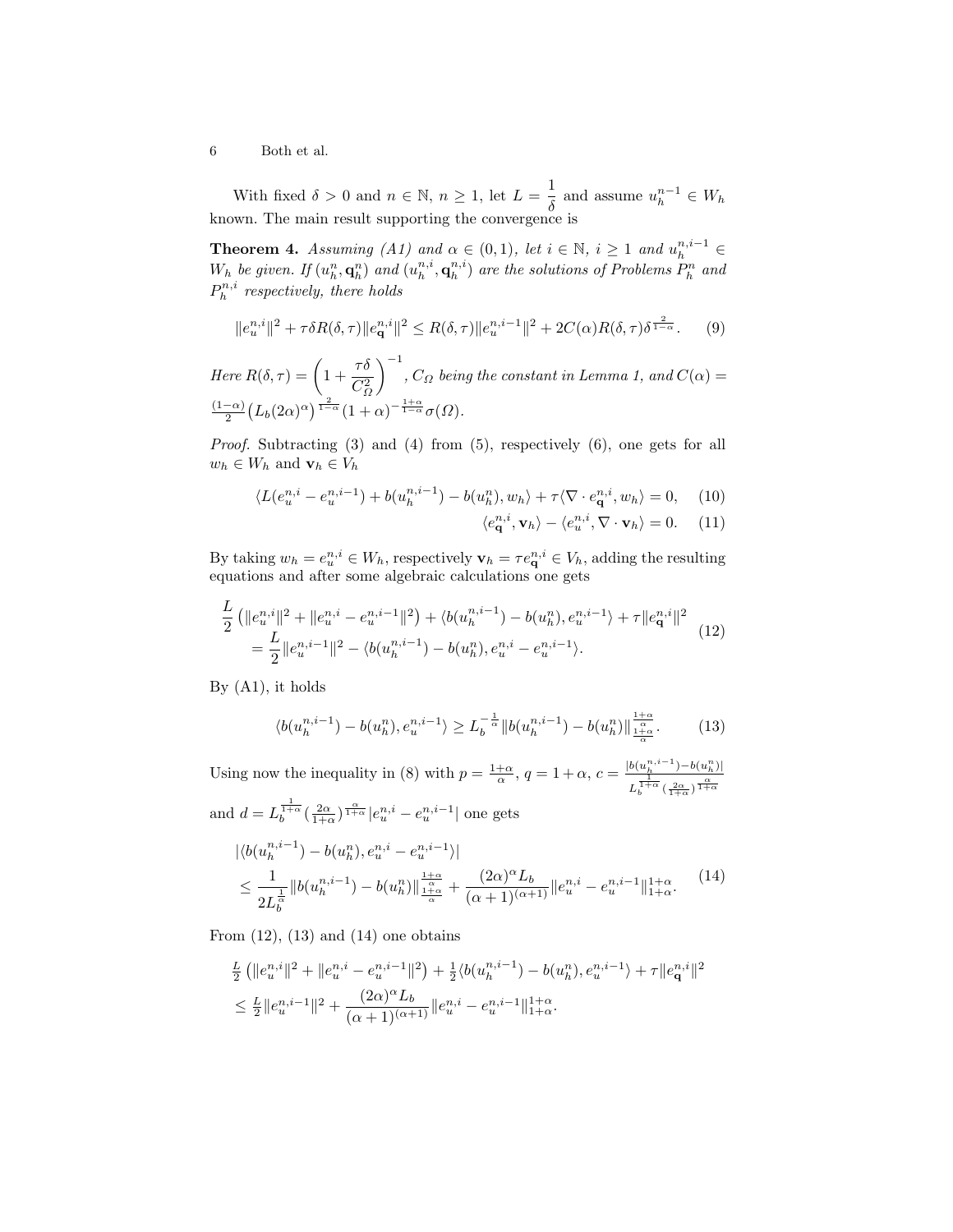Using again Young's inequality, but with  $p = \frac{2}{1+\alpha}$ ,  $q = \frac{2}{1-\alpha}$ ,  $c = ||e_{u}^{n,i}$  $e_u^{n,i-1} \|_{1+\alpha}^{1+\alpha}(\frac{L}{1+\alpha})^{\frac{1+\alpha}{2}} \sigma(\Omega)^{\frac{\alpha-1}{2}}$  and  $d = \frac{(2\alpha)^{\alpha}L_b}{(\alpha+1)^{(\alpha+1)}}(\frac{1+\alpha}{L})^{\frac{1+\alpha}{2}} \sigma(\Omega)^{\frac{1-\alpha}{2}}$  gives

$$
\frac{(2\alpha)^{\alpha}L_b}{(\alpha+1)^{(\alpha+1)}}\|e_u^{n,i} - e_u^{n,i-1}\|_{1+\alpha}^{1+\alpha}
$$
  
\n
$$
\leq \frac{L}{2}\sigma(\Omega)^{\frac{\alpha-1}{1+\alpha}}\|e_u^{n,i} - e_u^{n,i-1}\|_{1+\alpha}^2 + C(\alpha)L^{\frac{1+\alpha}{\alpha-1}}
$$
  
\n
$$
\leq \frac{L}{2}\|e_u^{n,i} - e_u^{n,i-1}\|^2 + C(\alpha)L^{\frac{1+\alpha}{\alpha-1}},
$$

where  $C(\alpha)$  is defined in the formulation of the theorem. Above we used the inequality  $||f||_{1+\alpha} \leq \sigma(\Omega)^{\frac{1-\alpha}{2(1+\alpha)}} ||f||_2$ , valid for any  $f \in L^2(\Omega)$  and  $\alpha \in (0,1]$ since  $\Omega$  is bounded. Now, from the last two estimates it follows that

$$
\frac{L}{2}\|e_u^{n,i}\|^2+\frac{1}{2}\langle b(u_h^{n,i-1})-b(u_h^{n}),e_u^{n,i-1}\rangle+\tau\|e_{\bf q}^{n,i}\|^2\leq \frac{L}{2}\|e_u^{n,i-1}\|^2+C(\alpha)L^{\frac{1+\alpha}{\alpha-1}}.
$$

From (11) and using Lemma 1, a Poincare type inequality  $||e_u^{n,i}|| \leq C_{\Omega} ||e_{\mathbf{q}}^{n,i}||$ can be obtained. Using this in the above, since  $L = 1/\delta$ , one obtains (9).

Remark 5. Observe that since  $R(\delta, \tau) < 1$  whereas  $\delta$  has a positive power in the last term on the right of (9), this theorem gives the convergence of the scheme. More precisely, for any chosen tolerance  $TOL$ , one can chose  $\delta$ such that the term  $2C(\alpha)\delta^{\frac{2}{1-\alpha}}\frac{R(\delta,\tau)}{1-R(\delta,\tau)} < \frac{1}{2}TOL$ . Since this is the sum of the last terms on the right in (9), this can be seen as the total error being accumulated while iterating in one time step. On the other hand, the first term in the right is showing how the error is contracted in one iteration. Thus, choosing  $i^* \in N$  large enough s.t.  $R(\delta, \tau)^{i^*} ||e_u^{n,0}||^2 \leq \frac{1}{2}TOL$  and applying (9) successively for  $i = i^*, i^* - 1, ..., 1$  one obtains that  $||e_u^{n,i}||^2 < TOL$ . Nevertheless, the convergence rate is worsened with the decrease of  $\delta$ , as  $R(\delta, \tau)$  approaches 1 in this case. From theoretical point of view, this results in an increased number of iterations for obtaining the desired accuracy. This is a rather pessimistic interpretation, as the numerical examples studied in Section 5 indicate that the actual number of iterations is frequently better than what the theorem guarantees.

Remark 6. If b is Lipschitz continuous, the problem reduces to the one studied in [13,21]. In fact, for  $\alpha = 1$  the last step in the proof above is superfluous. and the estimate (9) holds with  $C(\alpha) = 0$ . In this case, the iteration is a contraction, so the convergence is unconditional for any  $L \geq L_b$ , the Lipschitz constant of b.

Remark 7. Observe that the convergence can be achieved without requiring that the time step size  $\tau$  is sufficiently small. In fact, when calculating the ratio  $\frac{R(\delta,\tau)}{1-R(\delta,\tau)}$  one sees that  $\tau$  appears in the denominator, so the larger it is, the better the convergence of the iterative scheme. Further, the term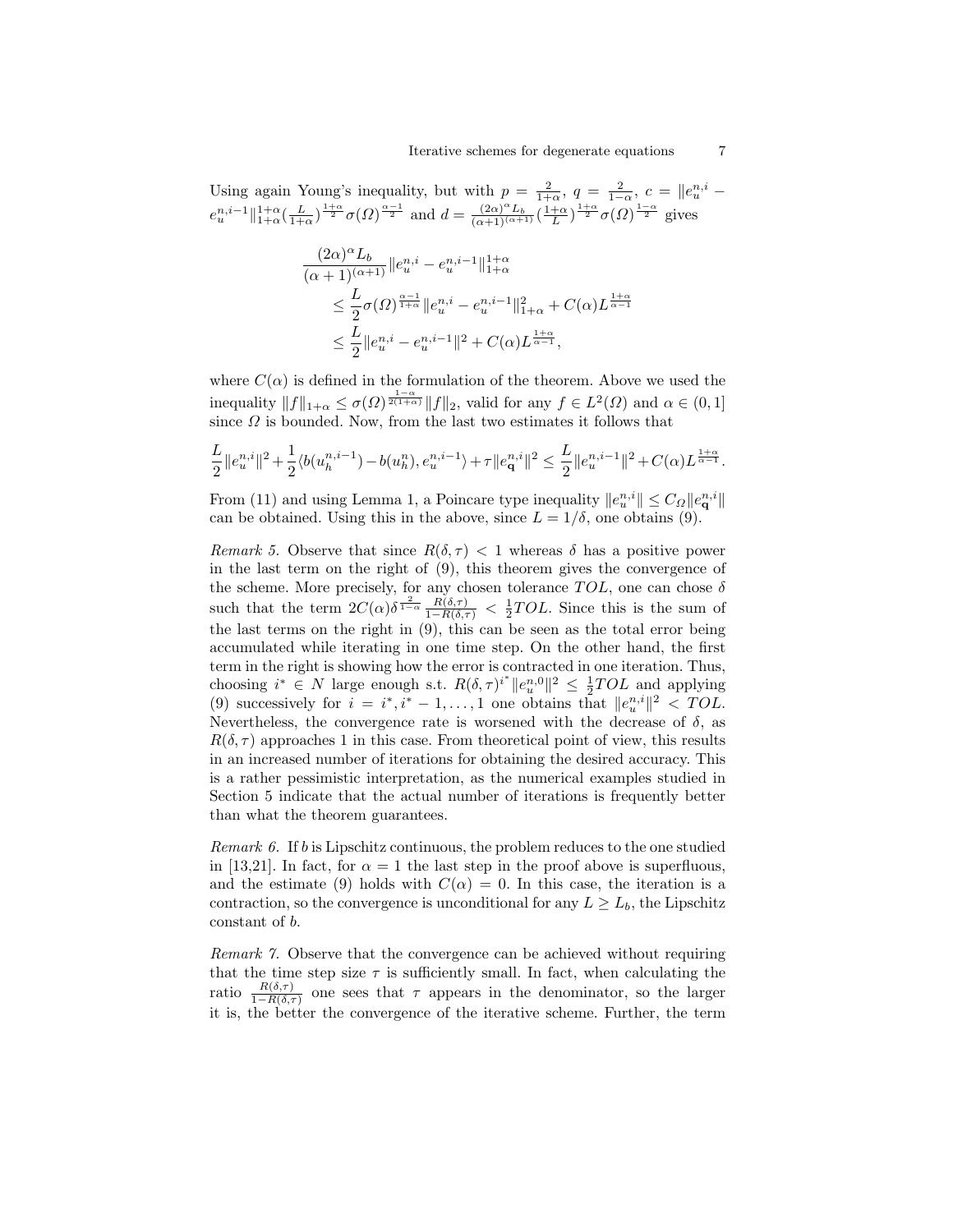$2C(\alpha)\delta^{\frac{2}{1-\alpha}}\frac{R(\delta,\tau)}{1-R(\delta,\tau)}$  is practically small without taking a too small  $\delta$ . For example, if  $\alpha = 0.5$ , the power of  $\delta$  in this term becomes  $\frac{1+\alpha}{1-\alpha} = 3$ . Taking  $\delta = 0.01$  (hence  $L = 100$ ) gives  $\delta^{\frac{1+\alpha}{1-\alpha}} = 10^{-6}$ . Also, the number  $C(\alpha)$  is small too. In the situation above, if  $L_b = 0.5$ , and  $\sigma(\Omega) = 1$ ,  $C(\alpha) \approx 0.0046$ .

## 4 Iterative schemes based on regularisation

As follows from the above, the iterations introduced through Problem  $P_h^{n,i}$ converge also for the case of a Hölder continuous  $b$  and do not involve computing any derivatives. However, the iterations only converge linearly. A natural question appears: what is the performance of the new scheme in comparison with the Newton or the L-scheme, but applied for the regularised problems. To study this aspect we first present below these schemes and discuss their convergence.

For simplicity we consider the function  $b : \mathbb{R} \to \mathbb{R}$ ,  $b(u) = (\max\{u, 0\})^{\alpha}$ . Observe that  $b$  is not Lipschitz for arguments approaching 0 from above. For regularising it we let  $\varepsilon > 0$  and consider the function  $b_{\varepsilon} : \mathbb{R} \to \mathbb{R}$ ,

$$
b_{\varepsilon}(u) = \alpha \varepsilon^{\alpha - 1} u + (1 - \alpha) \varepsilon^{\alpha},
$$

if  $u \in (0,\varepsilon)$ , whereas  $b_{\varepsilon}(u) = b(u)$  everywhere else. Clearly,  $b_{\varepsilon}(\cdot)$  is nondecreasing, and both  $b_{\varepsilon}(\cdot), b'_{\varepsilon}(\cdot)$  are Lipschitz continuous with the Lipschitz constants  $L_{b_{\varepsilon}} = \alpha \varepsilon^{\alpha-1}$ , respectively  $L_{b'_{\varepsilon}} = \alpha (1 - \alpha) \varepsilon^{\alpha-2}$ . Moreover, it holds  $0 \leq b(x) - b_{\varepsilon}(x) \leq (1 - \alpha)\alpha^{\frac{\alpha}{1 - \alpha}} \varepsilon^{\alpha}.$ 

As before, for given  $\varepsilon > 0$  and  $u_{h,\varepsilon}^{n-1} \in W_h$  (observe the dependency of the solution on  $\varepsilon$ ), and with  $i \in \mathbb{N}$ ,  $i > 0$  being the iteration index, the Newton iterations for Problem  $P_h^n$  are defined through

## Problem  $NEWTON_h^{n,i}$ .

Let  $u_{h,\varepsilon}^{n,i-1} \in W_h$  be given. Find  $(u_{h,\varepsilon}^{n,i}, \mathbf{q}_{h,\varepsilon}^{n,i}) \in W_h \times V_h$  s. t. for all  $w_h \in W_h$ and  $\mathbf{v}_h \in V_h$ 

$$
\langle b_{\varepsilon}(u_{h,\varepsilon}^{n,i-1}) + b'_{\varepsilon}(u_{h,\varepsilon}^{n,i-1})(u_{h,\varepsilon}^{n,i} - u_{h,\varepsilon}^{n,i-1}), w_h \rangle + \tau \langle \nabla \cdot \mathbf{q}_{h,\varepsilon}^{n,i}, w_h \rangle = \langle b_{\varepsilon}(u_{h,\varepsilon}^{n-1}) + \tau f, w_h \rangle, (15)
$$

$$
\langle \mathbf{q}_{h,\varepsilon}^{n,i}, \mathbf{v}_h \rangle - \langle u_{h,\varepsilon}^{n,i}, \nabla \cdot \mathbf{v}_h \rangle = 0. \tag{16}
$$

Remark 8 (**Regularised L-scheme**). A L-scheme for the regularised problem is obtained by replacing  $b'_\varepsilon(u_{h,\varepsilon}^{n,i-1})$  with  $L \geq 0$  in (15). The resulting scheme is convergent for  $L \ge L_{b_{\varepsilon}}/2$ , as proved in [13,19,20]. Moreover, the convergence holds in  $H<sup>1</sup>$  and for any initial guess, under very mild restrictions on the time step, but it is only linear. It is worth emphasising on the difference between the  $L$ -scheme in Section 3, designed for Hölder continuous non-linearities, and the L-scheme for the regularised problems. In the former case the errors at each iteration step consist of two components, one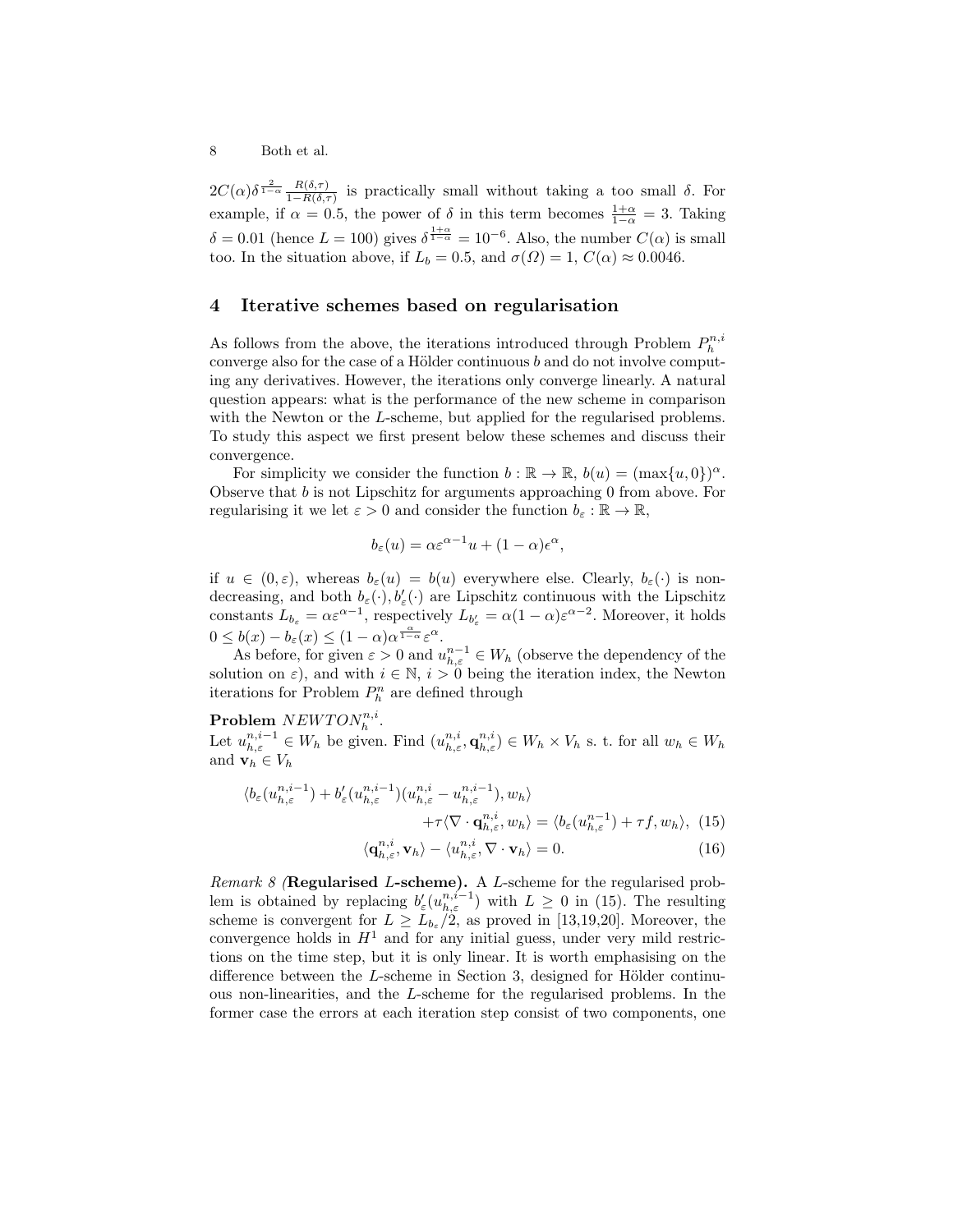that is contracted, and another that accumulates. The choice of the L parameter is driven by these two: first, the accumulated errors should remain below a threshold  $\frac{1}{2}TOL$ , and second the contracted ones reduce to the same threshold. For the latter the problem is regularised so that the non-linearities become Lipschitz continuous, and then the L parameter is taken as  $L_{b_{\varepsilon}}$ .

Remark 9 (Convergence of the regularised Newton scheme). Two issues concerning the convergence appear in this case. First, the solution  $u_{\varepsilon}$ of the regularised problem should not be too far from  $u$ , the solution to the original problem. This means that  $\varepsilon$  should be sufficiently small. On the other hand, the advantage of the Newton scheme is its quadratic convergence. Guaranteeing it requires typically a small  $\tau$  because the scheme is only locally convergent, so the initial guess of the iteration should not be too far from the solution and the choice at hand is the solution at the previous time step. However,  $\tau$  and  $\varepsilon$  are correlated. So satisfying both requirements might be quite challenging, if not impossible in certain computations. If one assumes additionally that  $b' \geq m > 0$ , which rules out the *fast diffusion* case, the sufficient condition for convergence is to choose  $\tau = O(\varepsilon^a h^{d/2})$ , with a depending on the Hölder exponent (see [20]). In the case  $b' \geq 0$ , one can further perturb b so that  $b'_\varepsilon$  is bounded away from 0, e.g. by taking  $b^{new}_\varepsilon(u) = \varepsilon u + b_\varepsilon(u)$  with  $b_{\varepsilon}(u)$  given before. Then the convergence is guaranteed for similar constraints, possibly with a different exponent a.

To summarise, the convergence of Newton's scheme depends on the choice of the discretisation and regularisation parameters. Fixing two parameters, e.g. h and  $\varepsilon$ , only a sufficiently small  $\tau$  will guarantee the convergence. Alternatively, for fixed  $\tau$  and  $\varepsilon$ , the mesh size can not be too small, and if the Newton scheme diverges, refining the mesh will not help. In other words, to achieve a certain accuracy, e.g. by letting  $\varepsilon \searrow 0$ , the convergence condition for the Newton scheme might become very restrictive.

### 5 Numerical examples

In this section we provide numerical examples to illustrate the performance of the scheme. We use the example mentioned in Section 4,  $b(u) = \max\{u, 0\}^{\alpha}$ , for  $\alpha = 0.5$ . The domain is the square  $\Omega = (0, 1) \times (0, 1)$ , and the time interval is  $t \in (0.0, 0.5]$ . To evaluate the convergence we choose the source term, the boundary conditions and the initial condition such that the exact solution is

$$
u(t, x, y) = -\frac{1}{2} + 16x(1 - x)y(1 - y)(t + 0.5).
$$
 (17)

For the discretisation we consider a  $32 \times 32$  mesh with different time step sizes  $\tau \in \{0.05, 0.025, 0.0125\}$ , resulting in 10, 20, respectively 40 time steps. To differentiate between the errors brought by the discretisation itself and those related to the iterative solver, we first compute a very accurate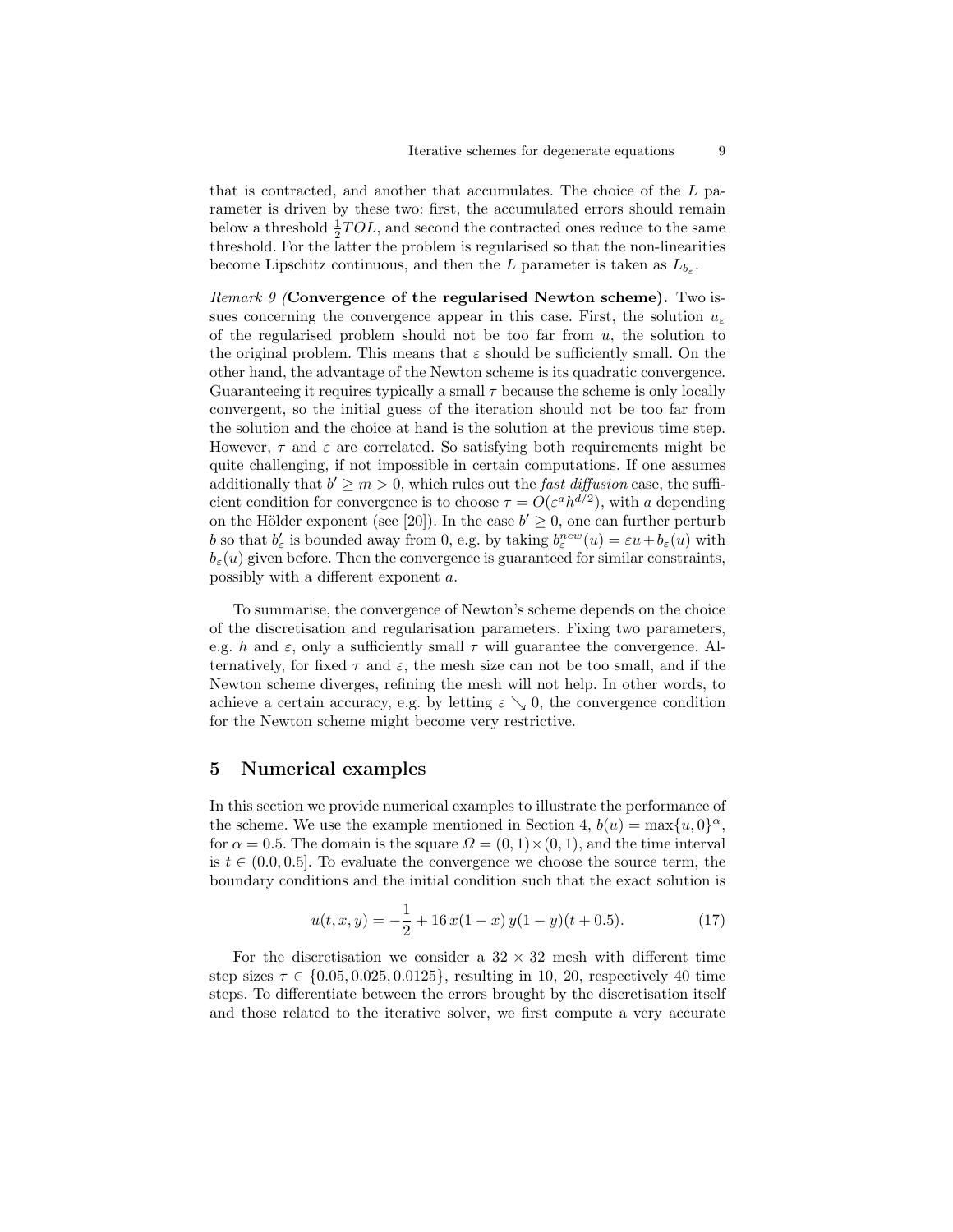approximation of the non-linear, fully discrete systems. Specifically, with  $\Delta u^i$ and  $\Delta \mathbf{q}^i$  denoting the difference between two iterates, the reference solution is the iteration satisfying

$$
\|\varDelta u^i\|_{L^2(\varOmega)}+\|\varDelta {\bf q}^i\|_{L^2(\varOmega)}<10^{-8},\,\,\text{and}\,\,\frac{\|\varDelta u^i\|_{L^2(\varOmega)}}{\|u^i\|_{L^2(\varOmega)}}+\frac{\|\varDelta {\bf q}^i\|_{L^2(\varOmega)}}{\|{\bf q}^i\|_{L^2(\varOmega)}}<10^{-8}.
$$

This solution, called below  $u_h$ , was computed with the L-type scheme in Section 3 to avoid additional regularisation errors. Having obtained  $u_h$  we proceed by testing the three schemes discussed here, the L-scheme in the framework discussed in Section 3 (called  $HL$ ), and the two (Newton and  $L$ ) in Section 4, involving a regularisation step.

In agreement with the result stated in Theorem 4 we choose an admissible tolerance  $TOL$  to be used as stopping criterion for the different iteration schemes. Specifically,  $u_h^{\star}$  is accepted as numerical solution if it satisfies  $\|u_h^{\star}$  $u_h||_{L^2(\Omega)} < TOL$  where  $u_h$  is the (accurate) solution from above.

We consider different tolerances, namely  $TOL \in \{10^{-3}, 10^{-4}, 10^{-5}\}\.$  For the regularisation based schemes, the problem is first regularised by taking  $\varepsilon \in \{10^{-3}, 10^{-4}, 10^{-5}\}.$  For the L-scheme we take  $L = \varepsilon^{\alpha-1}$ , the Lipschitz constant of  $b_{\varepsilon}$ . For the HL-scheme we take  $L = \frac{1}{\delta}$  where  $\delta$  is such that the condition in Remark 5 on the accumulated error is met.

Table 1 presents the total number of Newton iterations and the corresponding, average number of iterations per time step for given different tolerances TOL, regularisation parameters  $\varepsilon$  and time step sizes  $\tau$ . Observe that the parameters  $TOL$  and  $\varepsilon$  should be correlated to avoid that the regularisation error becomes dominating. In other words, a smaller  $TOL$  requires a smaller  $\varepsilon$  for obtaining the convergence. In the same spirit, a smaller  $\tau$ requires smaller TOL and  $\varepsilon$ . For  $\tau = 0.0125$ , it becomes almost impossible to obtain solutions within the required accuracy by using the Newton scheme, as  $\varepsilon$  has to be very small and then the condition number of the Jacobian becomes very high. This is evidenced by the appearance of cases where the Newton scheme did not converge, which are mentioned as nc. In summary, the Newton scheme fails to converge if either the regularisation parameter  $\varepsilon$ is too large for the chosen tolerance  $TOL$ , or if  $\varepsilon$  is too low, which makes the problem very badly conditioned. Clearly, if convergent, the Newton scheme requires the least number of iterations among all schemes.

Similar experiments have been performed for the standard L-scheme, applied after regularising the problem. Recalling  $b_{\varepsilon}$  is Lipschitz, we set  $L =$  $L_{b_{\varepsilon}} = \alpha \varepsilon^{\alpha-1}$ . The actual values are given in Table 2. Table 3 presents the convergence results. As for the Newton scheme, one needs to correlate the parameters  $TOL$ ,  $\varepsilon$ , and  $\tau$ . To ensure convergence, if  $TOL$  is small  $\varepsilon$  should be small enough, otherwise the regularisation error will dominate and the convergence criterion will not be met. This is the reason why the L scheme, though unconditionally convergent in theory, is marked as not convergent for the case  $\varepsilon = 10^{-3}$ , if  $TOL = 10^{-4}$  or  $10^{-5}$ . Also, observe that  $L = L_{b_{\varepsilon}}$  blows up with  $\varepsilon \searrow 0$ , while the convergence rate approaches 1 if L is large, or  $\tau$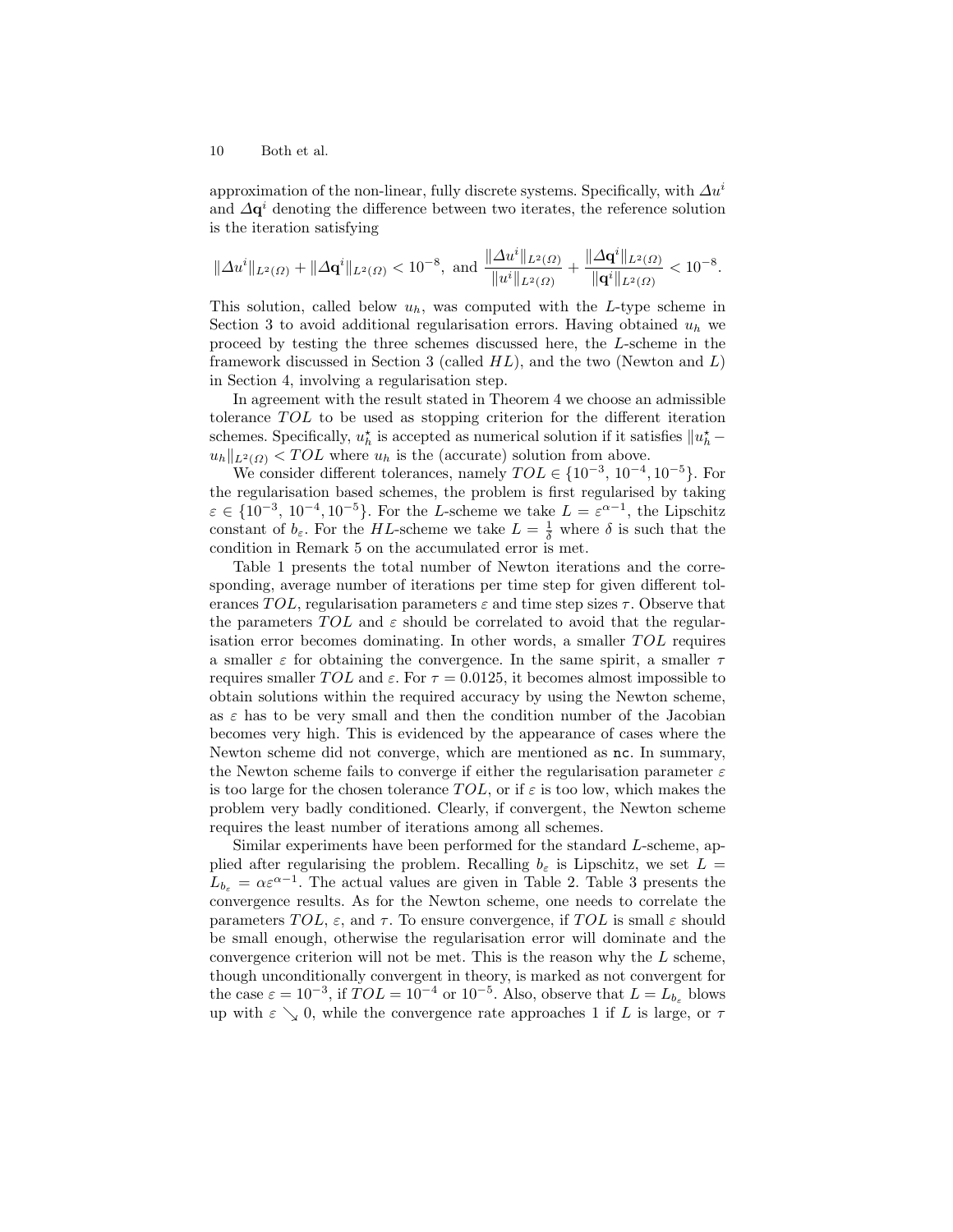|               |               | N-iterations per time step |     |                                              |
|---------------|---------------|----------------------------|-----|----------------------------------------------|
| TOL           | $\varepsilon$ |                            |     | $\tau = 0.05$ $\tau = 0.025$ $\tau = 0.0125$ |
|               | $1e-3$ $1e-3$ | 1.7                        | 1.2 | 1.2                                          |
|               | $1e-3$ $1e-4$ | $1.6\,$                    | 1.3 | nc                                           |
|               | $1e-3$ $1e-5$ | $1.6\,$                    | 1.3 | nc                                           |
|               | $1e-4$ $1e-3$ | 2.2                        | 2.1 | nc                                           |
|               | $1e-4$ $1e-4$ | 2.3                        | 2.4 | nc                                           |
|               | $1e-4$ $1e-5$ | 2.3                        | 2.3 | nc                                           |
|               | $1e-5$ $1e-3$ | nc                         | nc  | nc                                           |
|               | $1e-5$ $1e-4$ | 3.1                        | 3.0 | nc                                           |
| $1e-5$ $1e-5$ |               | 3.1                        | 3.2 | nc                                           |

Table 1. Results for the Newton scheme. The scheme does not converge (nc) for the smallest time step and if  $\varepsilon$  is not in agreement with TOL.

| $\epsilon$ | —З |  |
|------------|----|--|
|            |    |  |

Table 2. L values for the standard L-scheme, obtained for different values of  $\varepsilon$ .

is small (see [19]). Therefore if  $\varepsilon$  and  $\tau$  are small, combined with the finite precision arithmetic may lead to the divergence of the L-scheme.

This also explains why the number of L-scheme iterations increases drastically with the decrease of the regularisation parameter. Compared to the Newton scheme, the number of L-iterations is much larger. On the other hand, the L-scheme is more robust than the Newton scheme, allowing to compute the solution for small time steps  $\tau$  or for small regularisation parameters  $\varepsilon$ .

|      |               | L-iterations per time step |       |                                              |
|------|---------------|----------------------------|-------|----------------------------------------------|
| TOL. | $\epsilon$    |                            |       | $\tau = 0.05$ $\tau = 0.025$ $\tau = 0.0125$ |
|      | $1e-3$ $1e-3$ | 30.5                       | 38.9  | 48.4                                         |
|      | $1e-3$ $1e-4$ | 96.9                       | 124.6 | 155.2                                        |
|      | $1e-3$ $1e-5$ | 305.8                      | 394.6 | 492.8                                        |
|      | $1e-4$ $1e-3$ | 47.9                       | nc    | nc                                           |
|      | $1e-4$ $1e-4$ | 150.5                      | 202.9 | 273                                          |
|      | $1e-4$ $1e-5$ | 475.1                      | 643.7 | 870.7                                        |
|      | $1e-5$ $1e-3$ | nc                         | nc    | nc                                           |
|      | $1e-5$ $1e-4$ | 204.5                      | 281.5 | nc                                           |
|      | $1e-5$ $1e-5$ | 645.9                      | 889.1 | 1247.9                                       |

Table 3. Results for the standard L-scheme. The scheme does not converge (nc) if  $\varepsilon$  is not in agreement with TOL.

Finally we draw our attention to the  $HL$ -scheme, where the parameter  $L$ is chosen as mentioned in Remark 5, depending on  $TOL$ . Since the domain is the unit square one has  $C_{\Omega} = \sigma(\Omega) = 1$  and thus  $R(\delta, \tau) = (1 + \tau \delta)^{-1}$ .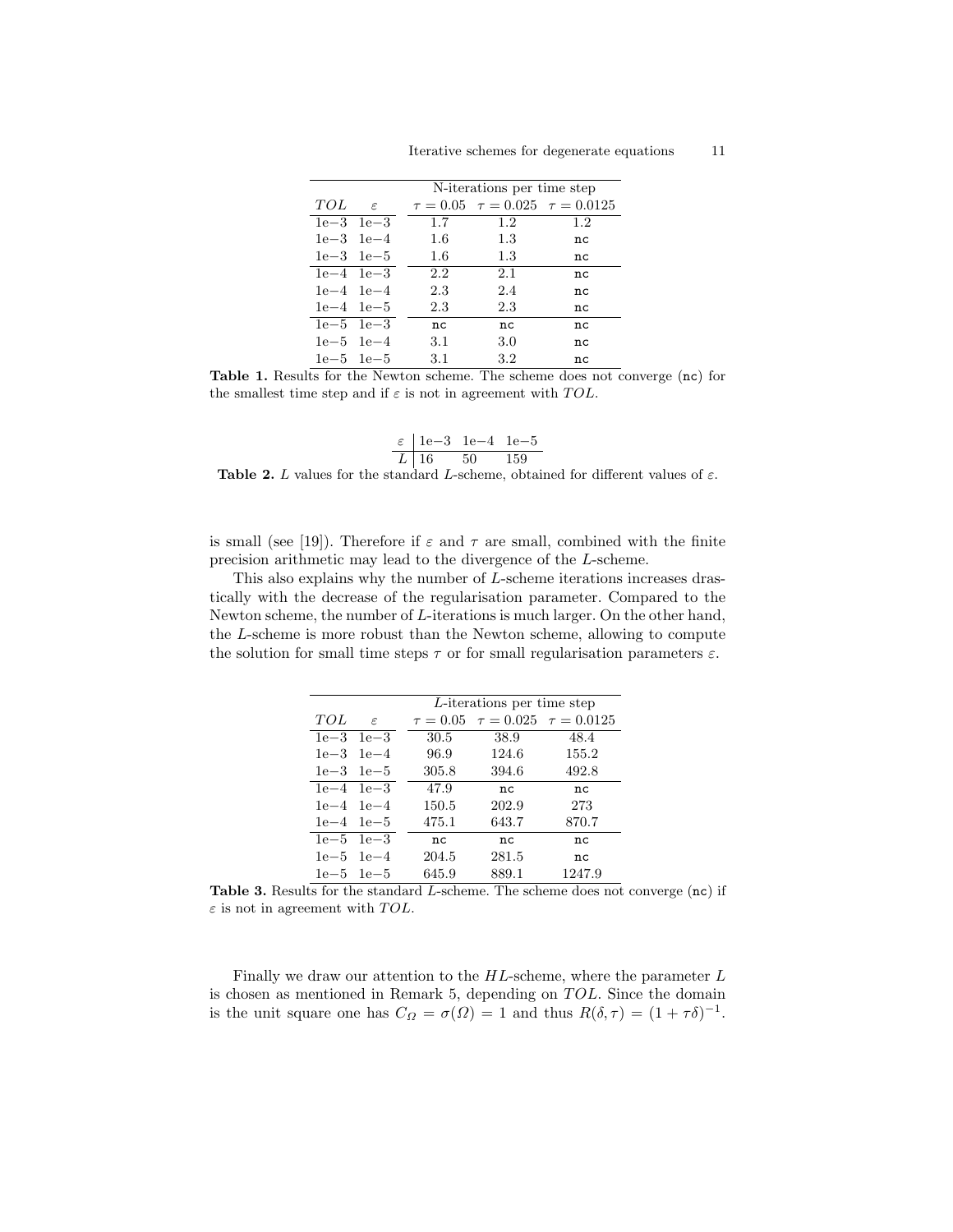For  $\alpha = 0.5$ , to reduce the accumulated errors below  $\frac{1}{2}TOL$  one needs to take  $\delta < \frac{3}{2}(\tau TOL)^{\frac{1}{3}}$ , while  $L = \frac{1}{\delta}$ . The corresponding values are given in Table 4. Observe that the values of  $L$  in this case are similar to the ones for the standard  $L$  scheme, except for the smallest tolerance. Also, the  $L$  values increase for smaller  $TOL$  and smaller time steps  $\tau$ , which was not the case for the standard L scheme.

|          | $L$ -parameters for the $HL$ -scheme |     |                                              |  |
|----------|--------------------------------------|-----|----------------------------------------------|--|
| TOL      |                                      |     | $\tau = 0.05$ $\tau = 0.025$ $\tau = 0.0125$ |  |
| $1e-3$   | 19                                   | 23  | 29                                           |  |
| $1e-4$   | 40                                   | 50  | 62                                           |  |
| $1e{-}5$ | 84                                   | 106 | 134                                          |  |

Table 4. The L parameters for the HL-scheme, computed for different values of TOL and  $\tau$ . The total iteration error is guaranteed below TOL (see Remark 5).

The convergence results are given in Table 5. Since the L parameters have similar values for both L-type schemes, the number of iterations in both schemes is comparable whenever the standard L-scheme converges. However, for the HL-scheme, L can be chosen automatically, based on the required tolerance  $TOL$  and on the time step size  $\tau$ . This leads to faster convergence rates, based on the theoretically results. Nevertheless, decreasing the tolerance  $TOL$  implies an increasing  $L$ , which deteriorates the convergence rate. However, the HL-scheme converged for all combinations of parameters.

|        | <i>HL</i> -iterations per time step |       |                                              |  |
|--------|-------------------------------------|-------|----------------------------------------------|--|
| TOL.   |                                     |       | $\tau = 0.05$ $\tau = 0.025$ $\tau = 0.0125$ |  |
| $1e-3$ | 37.0                                | 57.2  | 89.5                                         |  |
| $1e-4$ | 120.4                               | 202.5 | 338.2                                        |  |
| $1e-5$ | 343.3                               | 596.2 | 1057.4                                       |  |

Table 5. Results for the standard HL-scheme. The scheme converges for all values of  $TOL$  and all time steps  $\tau$ .

When comparing the three schemes, it becomes clear that the Newton scheme requires the least number of iterations whenever it converges. On the other hand, the Newton scheme was the one which did not converge in the most of the cases considered here, so it is least robust. Also, the convergence criterion is not always met for the standard L-scheme due to regularisation. Both schemes require a regularisation step. Instead, no regularisation is needed for the HL-scheme. Clearly, it requires more iterations than the Newton scheme, but generally less than the standard L-scheme. Most important,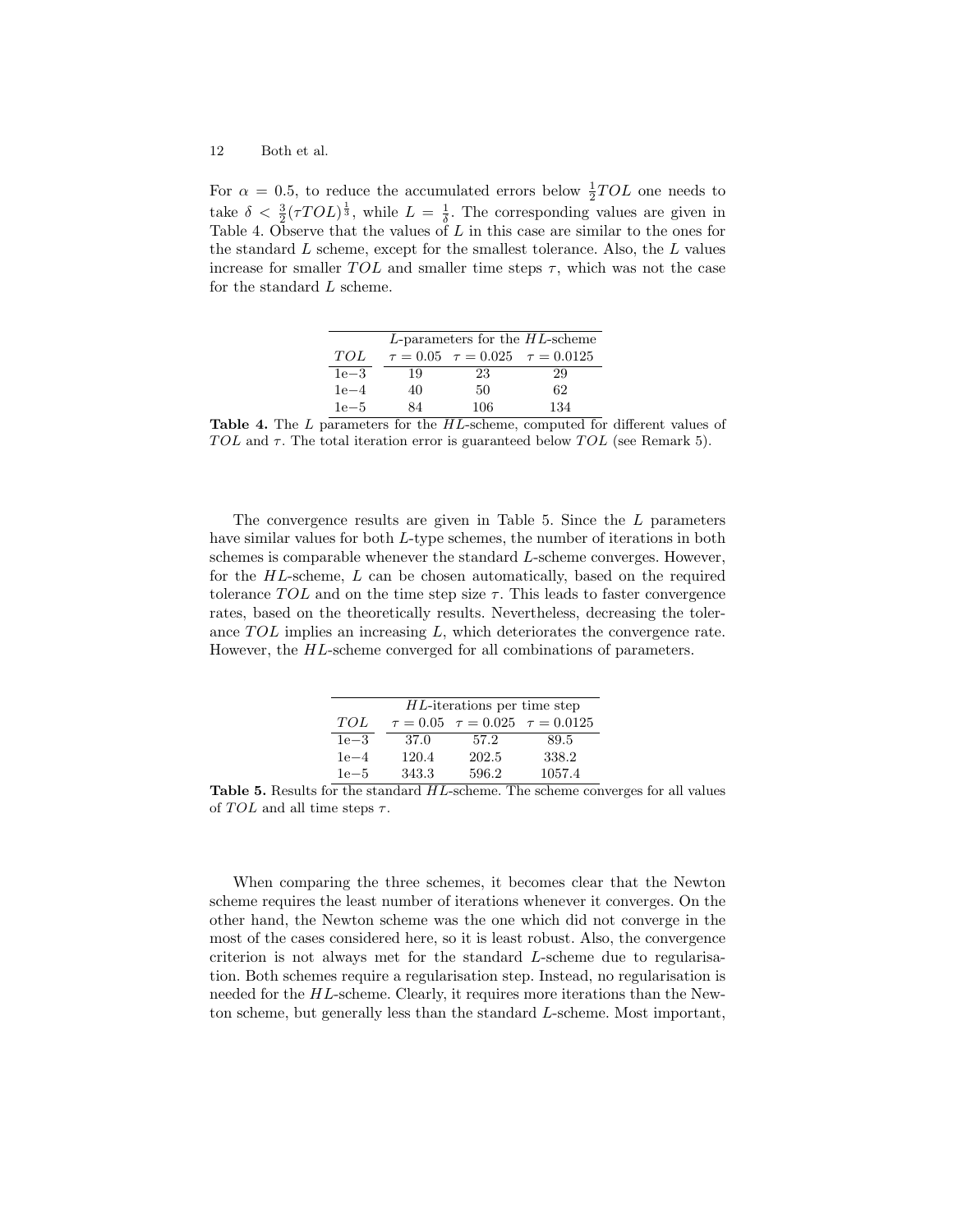it displayed a robust behaviour, as it converged in all experiments. In fact, this convergence can be achieved for any tolerance  $TOL$  and time step  $\tau$ .

It is worth mentioning that, next to the number of iterations, the total execution time is influenced by two factors: the time for solving the linear systems at each iteration, and the time for assembling the discretisation matrices. Among all three schemes, the Newton scheme is closest to generate ill conditioned matrices, if not singular. Therefore the linear solvers are more expensive than in the case of the L-type schemes. Moreover, the linear system needs to be reassembled completely every iteration, as the Jacobian depends on the current iteration, and involves many function evaluations. The L-type schemes behave better in this respect. For the example presented above, the emerging linear systems involve the discrete Laplacian and the discretisation of the identity operator multiplied by  $L$ . This not only generates better conditioned matrices, but these matrices remain unchanged for every iteration. In this case, a solver based on the LU-decomposition is an effective approach, as this decomposition needs to be performed only once.

## 6 Conclusion

We discuss iterative schemes for solving the fully discrete non-linear systems obtained by a backward Euler - lowest order Raviart-Thomas mixed finite element discretisation of a class of doubly degenerate parabolic problems. Appearing as models of practical relevance, the non-linear function involved in the model must be increasing and Hölder continuous, but may remain constant over intervals. In consequence, two kinds of degeneracy are allowed, slow and fast diffusion. This leads to fully discrete systems that have singular Jacobians, which brings difficulties in finding robust iterative solvers.

We present here an approach inspired by the L-scheme, which is suited for the case of Hölder continuous non-linearities. To apply the Newton scheme or the standard L-scheme in such a case, one needs to regularise first the problem, i.e. to approximate the non-linearity by a Lipschitz continuous one. This step is associated with additional errors. If highly accurate approximations of the exact, fully discrete solutions are needed, the regularisation step may be the cause of the fact that the convergence is very slow, if not impossible. The scheme discussed here makes no use of any regularisation. Instead, the parameter  $L$  is chosen not as the Lipschitz constant of the non-linearity, but in such a way that the error has a guaranteed decay below any chosen tolerance. We provide a rigorous proof for this decay, which also gives a practical way to choose the parameter L.

We present numerical experiments where we compare the behaviour of the three schemes: Newton, standard  $L$ , and the  $L$ -variant proposed here. As resulting from these experiments, the Newton scheme requires the least number of iterations, but is also the least robust of all as there were the most cases where it did not converge. The standard L-scheme is more robust, at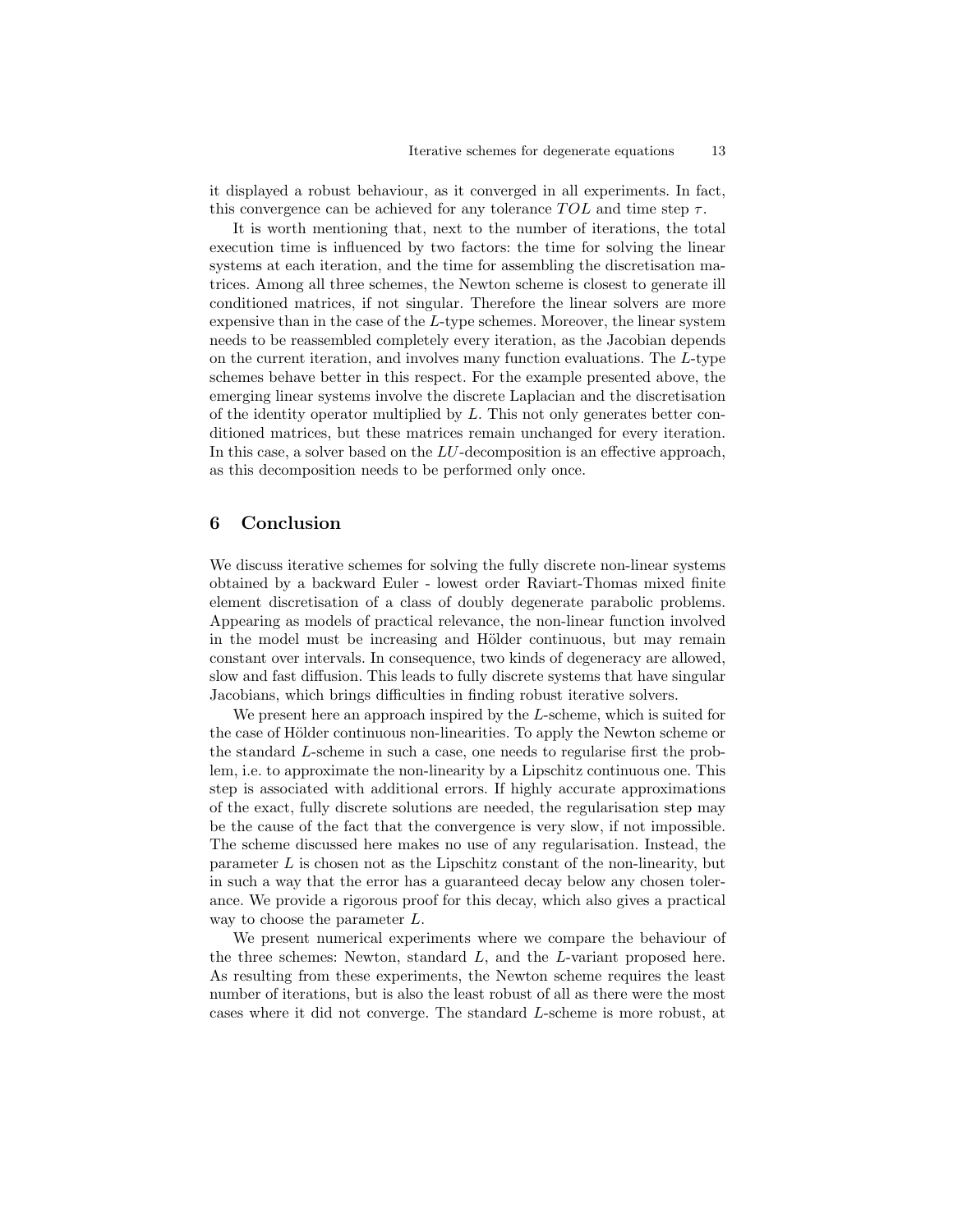the expense of a high number of iterations. Also, convergence could not be achieved in all cases, in particular if the regularisation parameter is not in agreement with the required tolerance. The new scheme is improving these aspects: it shows convergence for any required tolerance, and any choice of the time step size. Nevertheless, an optimisation of the choice of  $L$  and possibly in combination with an optimal linear solver can make the proposed scheme an effective alternative to the traditional ones.

## Acknowledgement

The research is partially supported by the Norwegian Research Council (NFR) through the NFR-DAAD grant 255715, the VISTA project AdaSim 6367 and the project Toppforsk 250223, Lab2Field 811716, by Statoil through the Akademia Grant and by the Research Foundation-Flanders (FWO) through the Odysseus programme (project G0G1316N).

## References

- 1. Alt, H.W., Luckhaus, S., Quasilinear elliptic-parabolic differential equations, Math. Z. 183 (1983), 311–341.
- 2. Brezzi, F., Fortin, M., Mixed and Hybrid Finite Element Methods, Springer-Verlag, New York, 1991.
- 3. Arbogast, T., The existence of weak solutions to single porosity and simple dual-porosity models of two-phase incompressible flow, J. Nonlinear Anal. Theory Methods Appl. 19 (1992), 1009-1031.
- 4. Bergamashi, N., Putti, M., Mixed finite elements and Newton-type linearizations for the solution of Richards' equation, Internat. J. Numer. Meth. Engrg. 45 (1999), 1025-1046.
- 5. Brenner, K., Cances, C., Improving Newton's method performance by parametrization: the case of the Richards equation, SIAM J. Numer. Anal. 55, 1760–1785, 2017.
- 6. Celia, M., Bouloutas, E., Zarba, R., A general mass-conservative numerical solution for the unsaturated flow equation, Water Resour. Res. 26 (1990), 1483– 1496.
- 7. Chen, Z., Degenerate two-phase incompressible flow. Existence, uniqueness and regularity of a weak solution, J. Differential Equations 171 (2001), 203-232.
- 8. Cherfils, L., Choquet, C., Diedhiou, M.M., Numerical validation of an upscaled sharp-diffuse interface model for stratified miscible flows, Math. Comput. Simulation 137 (2017), 246-265.
- 9. Douglas Jr., J., Roberts, J., Global estimates for mixed methods for second order elliptic problems, Math. Comp. 45 (1985), 39–52.
- 10. Farthing M.W., Ogden, F.L., Numerical solution of Richards equation: a review of advances and challenges, Soil Sci. Soc. Am. J. (2017), doi:10.2136/sssaj2017.02.0058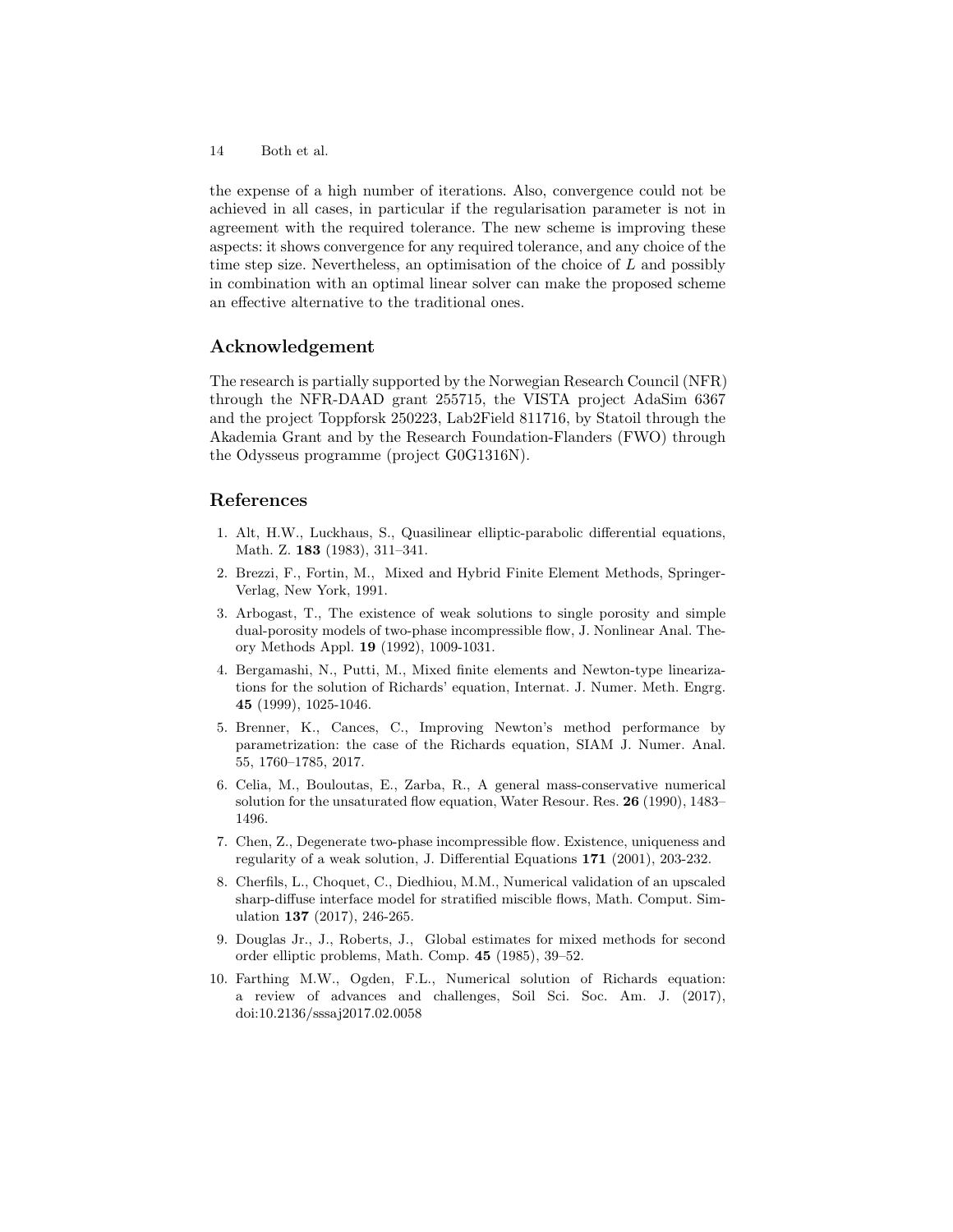- 11. Jäger, W., Kačur, J., Solution of doubly nonlinear and degenerate parabolic problems by relaxation schemes, Math. Model. Num. Anal. 29 (1995), 605–627.
- 12. Lehmann, F., Ackerer, Ph., Comparison of iterative methods for improved solutions of the fluid flow equation in partially saturated porous media, Transp. Porous Med. 31 (1998), 275–292.
- 13. List, F., Radu, F.A., A study on iterative methods for Richards' equation, Comput. Geosci. 20 (2016), 341–353.
- 14. Nochetto, R.H., Verdi, C., Approximation of degenerate parabolic problems using numerical integration, SIAM J. Numer. Anal. 25 (1988), 784–814.
- 15. Nordbotten, J.M., Celia, M.A., Geological Storage of CO2. Modeling Approaches for Large-Scale Simulation, John Wiley and Sons, Hokoben, New Jersey, 2012.
- 16. Otto, F.,  $L^1$ -contraction and uniqueness for quasilinear elliptic-parabolic equations, J. Differential Equations. 131 (1996), 20-38.
- 17. Paniconi, C., Putti, M., A comparison of Picard and Newton iteration in the numerical solution of multidimensional variably saturated flow problems, Water Resour. Res., 30 (1994), 3357–3374.
- 18. Park, E.J., Mixed finite elements for non-linear second-order elliptic problems, SIAM J. Numer. Anal. 32 (1995), 865–885.
- 19. Pop, I.S., Radu, F.A., Knabner, P., Mixed finite elements for the Richards' equations: linearization procedure, J. Comput. Appl. Math. 168 (2004), 365– 373.
- 20. Radu, F.A., Pop, I.S., Knabner, P., On the convergence of the Newton method for the mixed finite element discretization of a class of degenerate parabolic equation, Numerical Mathematics and Advanced Applications (A. BERMUDEZ de Castro, D. Gomez, P. Quintela, P. Salgado, eds.), Springer Verlag, 2006, 1192–1200.
- 21. Radu, F.A., Pop, I.S., Knabner, P., Error estimates for a mixed finite element discretization of some degenerate parabolic equations, Numer. Math. 109 (2008), 285–311.
- 22. Radu, F.A., Kumar, K., Nordbotten, J.M., Pop, I.S., A convergent mass conservative numerical scheme based on mixed finite elements for two-phase flow in porous media, arHiv: 1512.08387 (2015).
- 23. Radu, F.A., Kumar, K., Nordbotten, J.M., Pop, I.S., A robust, mass conservative scheme for two-phase flow in porous media including Hölder continuous nonlinearities, IMA J. Numer. Anal. (2018), doi:10.1093/imanum/drx032.
- 24. Radu, F.A., Nordbotten, J.M., Pop, I.S., Kumar, K., A robust linearization scheme for finite volume based discretizations for simulation of two-phase flow in porous media, J. Comput. Appl. Math. 289 (2015), 134–141.
- 25. Slodicka, M., A robust and efficient linearization scheme for doubly non-linear and degenerate parabolic problems arising in flow in porous media, SIAM J. Sci. Comput. 23 (2002), 1593–1614.